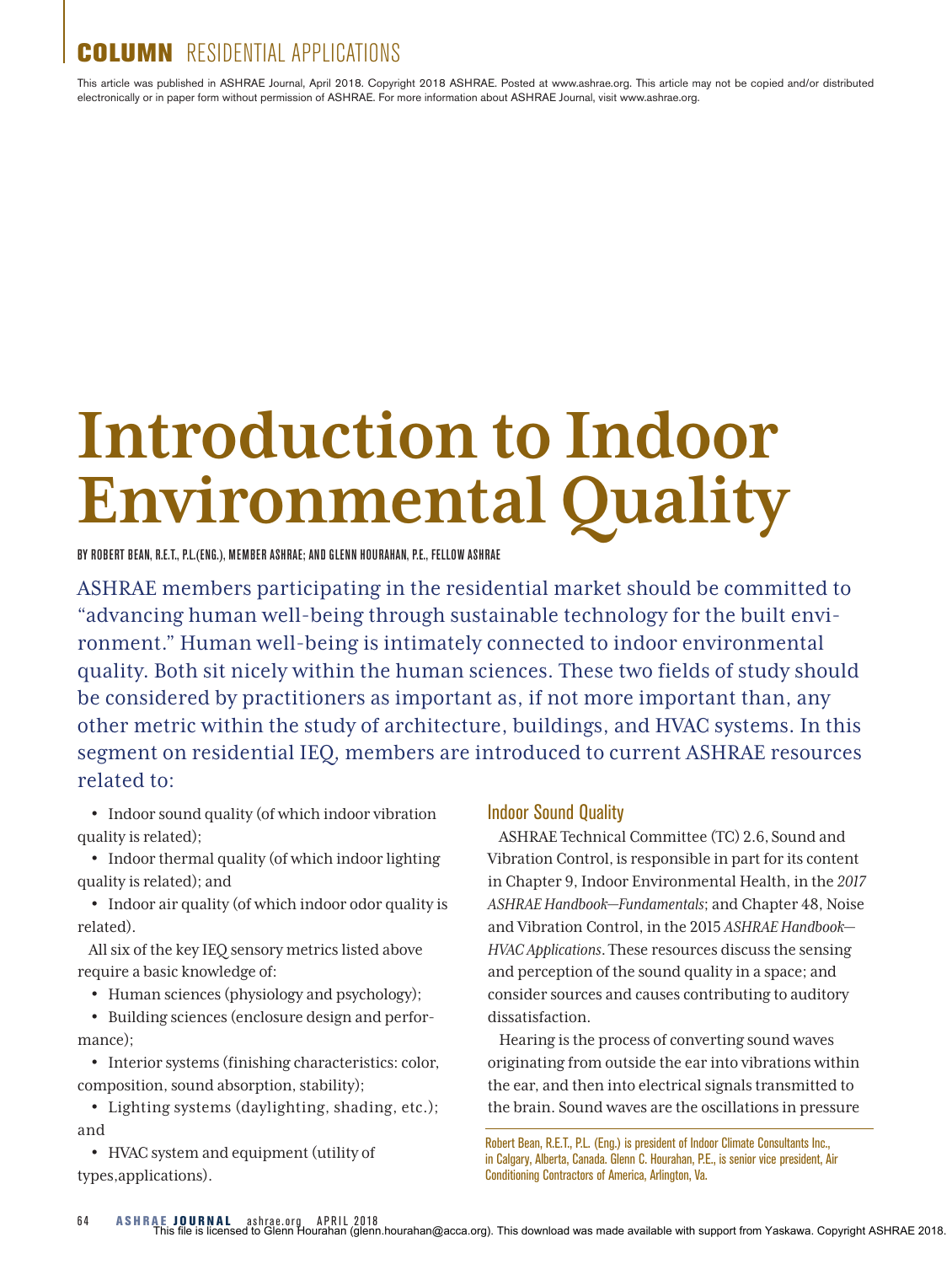above and below atmospheric pressure created by disturbances in the air. The frequency, in waves, is measured in cycles per seconds using units of Hertz (Hz). Sound waves create vibrations (vis-a-vis the ear drum) within the inner ear. These vibrations open up chemical receptor cells, which results in an electrochemical signal. The signals are then sent out via neurotransmitters and received by the brain through the auditory nerve. The brain interprets the signals as sound. Sound recognition capabilities develop before birth, and with experience, the brain at a below conscious level is constantly building an inventory of auditory signals associated with specific sources of noise. It is in conscious thought where recognition from memory identifies the difference between a child crying and a dog barking. Likewise, the brain can recognize the sounds associated with air velocity in a ducted HVAC system and that of water flowing in a plumbing pipe. Pressures in sound waves are scaled to ranges of decibels (db). A whisper for example is at approximately 20 db, a busy street at 70 db, and threshold of pain at 120 db.

Noise levels between 10 db and 50 db are considered acceptable in residential settings. Decibel levels must be evaluated and controlled at numerous frequencies to prevent unacceptable noise.1 When noise from HVAC equipment becomes irritating—either because it is present all the time and/or it is loud—people will take steps to prevent that discomfort; they will turn it off, alter the source, or remove themselves from the cause so that it no longer remains annoying. Some measures to prevent sound discomfort could have negative effects on occupant indoor air quality or thermal comfort. Practitioners are encouraged to take the necessary step to mitigate noise and vibration in HVAC systems and familiarize themselves with equipment noise criteria (NC) ratings published by manufacturers.

Noise levels between 10 db and 50 db are considered acceptable in residential settings.

## Indoor Thermal Quality

The committees responsible for assembling the body of knowledge on thermal comfort are TC 2.1, Physiology and Human Environment*,* and Standing Standards Project Committee (SSPC) 55, Thermal Environmental Conditions for Human Occupancy*.* These two committees explore and report on the thermal sensing of the

indoor environment and resulting occupant perceptions and responses.

Recent work from SSPC 55 incorporates the influence of shortwave energy through windows on thermal perceptions. This solar effect on thermal comfort influences decisions related to enclosure performance, shading systems, window types, HVAC systems and thus energy use. Shortwave energy also connects lighting quality and thermal comfort. Since this energy form also plays a role in degradation of materials of construction into gases and particulate matter, it also connects thermal comfort to interior systems and indoor air quality.

Thermal comfort is also directly connected to HVAC systems and equipment, therefore, it is also related to noise and vibration concerns. As with other environmental factors, degrees of thermal discomfort influence occupant learning, productivity and sense of well-being. Wider indoor variations is of recent concern to those interested in natural ventilation and adaptive comfort and in the tension between homeostasis and alliesthesia. These being the body's desire for thermal balance (comfort) and the exercising of sensation though thermal imbalances (discomfort) in the same manner that an athlete works on their sense of physical balance by testing the limits of being out of balance.

Understanding the effects from building and HVAC systems, which regulate the heat dissipation rate from the human body, is important. The necessarily required total heat discharge for homeostasis and health varies between 330 Btu/h to 450 Btu/h (97 W to 132 W) at low to moderate activities; of which 225 Btu/h to 250 Btu/h (66 W to 73 W) is sensible heat. At low metabolic (MET) rates and air velocities, and low to moderate humidity, approximately 60% of the sensible heat is emitted as radiant energy, which is approximately 37% of total transfer.2 Radiant being the dominant mechanism often comes as shock to those raised on air temperature as being the Holy Grail in regulating thermal comfort. It shouldn't be a surprise given that the emissivity of skin and clothing is such that they are effective enablers of radiant transfer.

Furthermore, it explains (in part) why enclosure performance is instrumental in controlling comfort through regulation of interior surface temperatures.<sup>3</sup> In its simplest form, it is the average of the mean radiant temperature and air temperature  $[(\text{MRT} + t_{db})/2]$ , which defines in thermal comfort vocabulary the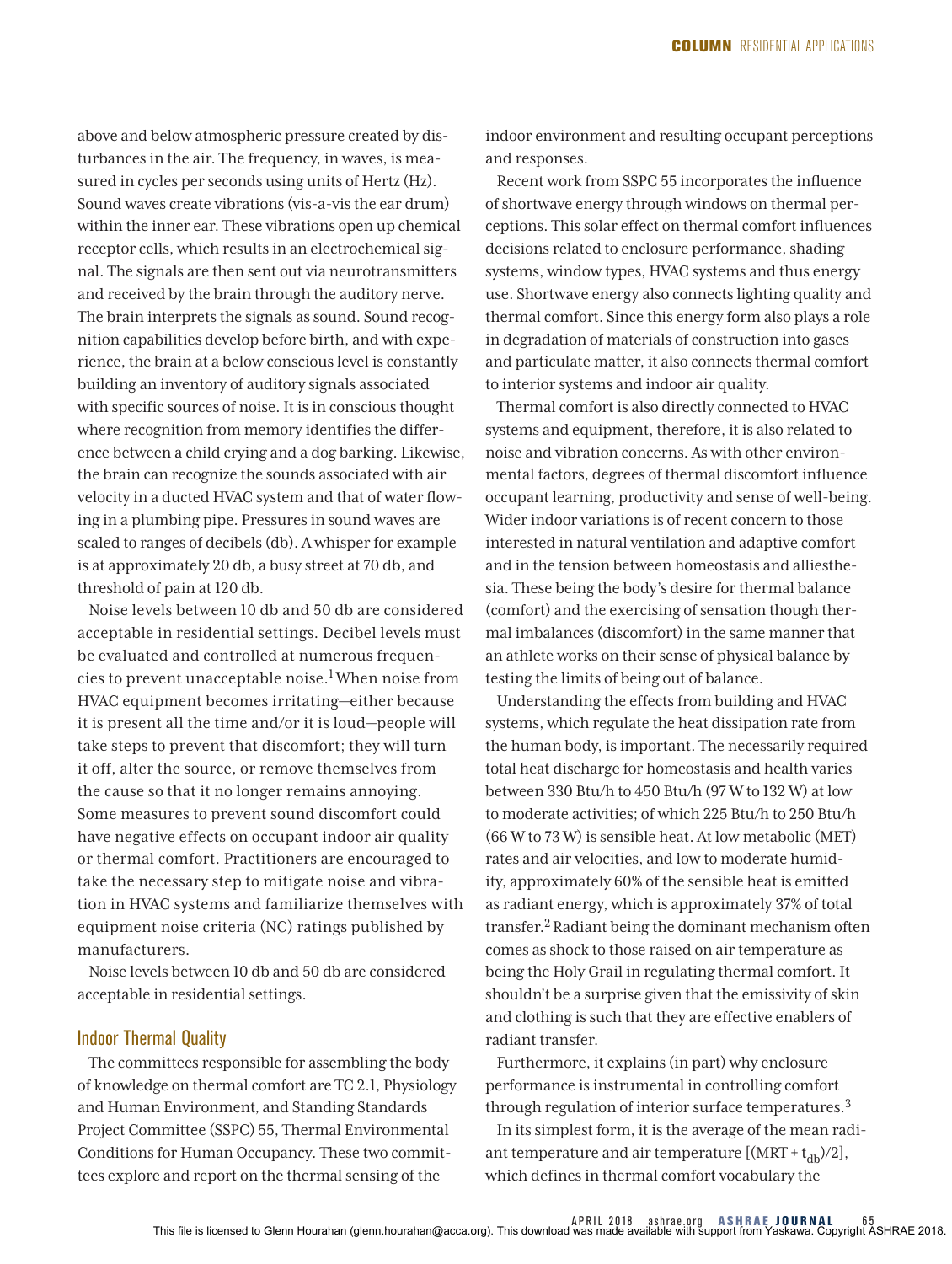operative temperature for the location of the occupant in the space. Operative temperature, humidity, air velocity, metabolic rate, and clothing values establish the general factors. Radiant asymmetry, temperature stratification, floor temperatures and drafts establish the local factors. The combination of these variables can be considered much like the solution to a Rubik's Cube. For ASHRAE Standard 55 compliance, the application of solutions in mechanically conditioned spaces is accomplished with an analytical method; or, in naturally conditioned indoor spaces, using an adaptive method. There is also a method for using elevated air speeds and a simplified but less flexible graphical method.

The integration of comfort metrics has been developed into a predicted mean vote (PMV) scale which results in a predicted percentage of dissatisfied occupants. This PMV is applied by practitioners in understanding levels of discomfort risk and is useful to architects, builders and their clients in achieving comfort targets for indoor spaces via choosing methods, materials of construction, and evaluating HVAC system types.

#### Indoor Air Quality

During a lifetime, a person breathes about 250 million L (66 million gallons) of air weighing about 300,000 kg (660,000 lbs).4 Therefore, it is imperative that practitioners understand the significance of managing air quality. ASHRAE committees that are responsible for assembling the body of knowledge on IAQ include: TC 2.3*,* Gaseous Air Contaminants*,* TC 2.4, Particulate Air Contaminants, TC 2.9, Ultraviolet Air and Surface Treatment, and SSPC 62.2, Ventilation and Acceptable Indoor Air Quality in Residential Buildings. Additionally, practitioners should familiarize themselves with ANSI/ASHRAE Standard 52.2, *Method of Testing General Ventilation Air Cleaning Devices for Removal Efficiency by Particle Size* and ASHRAE Guideline 24, *Ventilation and Indoor Air Quality in Low-Rise Residential Buildings*. ASHRAE has official position statements dealing directly or indirectly with indoor air quality, which are available online at no cost. These committees, standards, guidelines, and position statements explore and report primarily on the sensing of the indoor environment through respiration processes; thereby, resulting in occupant perceptions and responses. Absorption through skin and digestion of airborne pollutants are also considered.

IAQ elements can be described as pollutants, contaminants, and toxicants depending on their presence, affects, and effects. They typically exist as particulates or gases/vapors/aerosols. For example, odors from bio-effluents and hydrogen sulphide are considered irritants as would be some dusts and microbial. Some of these elements can trigger physiological responses such as sneezing or coughing.

These human responses can be effective at removing or neutralizing irritants caught in the cilia and mucosa found in the nasal and throat passages. VOCs, ozone,  $NO<sub>2</sub>$ , bacteria, and pollens are also in the irritant category. Residents with asthma or allergies may have more aggressive responses that can impair the occupant; includes contraction of air passageways and nasal congestion leading to breathing difficulties, hives, itching, and watering eyes. Carbon monoxide, lead, formaldehyde, and endotoxins from bacteria are known toxicants; and polycyclic aromatic hydrocarbons (PAHs), radon, asbestos are known causes of cancers related to air quality.

Particulate matter between 2.5 and 10.0 microns are found in the upper respiratory tract. Particulates less than 5.0 microns can migrate down into the bronchial passageways (with 2.5 microns travelling even deeper into the lungs); these then contribute to airflow blockages and macrophage responses such as what happens with asbestos and its resulting mesothelioma. Those less than 1.0 micron—such as bacteria, viruses and spores can cause infections and inflammations. They become lodged in the air sacs of the lungs (alveoli); the smallest viruses and toxins from particulates (for example) are capable of permeating through the air/lung barrier (alveolar membrane) into the bloodstream.

Once airborne, contaminates and toxicants enter the bloodstream, the body's internal defense mechanisms are activated. One such response is the production of white blood cell types whose job is to locate and neutralize the foreign body. Once in the circulatory systems the waste product is then filtered, detoxified, and removed through the spleen, liver and kidneys. Those contaminates that cannot be metabolized, neutralized, or removed are known for contributing to morbidity and mortality.

## **Conclusions**

Residential design practitioners cannot ignore the human sciences. They need to "act with care and